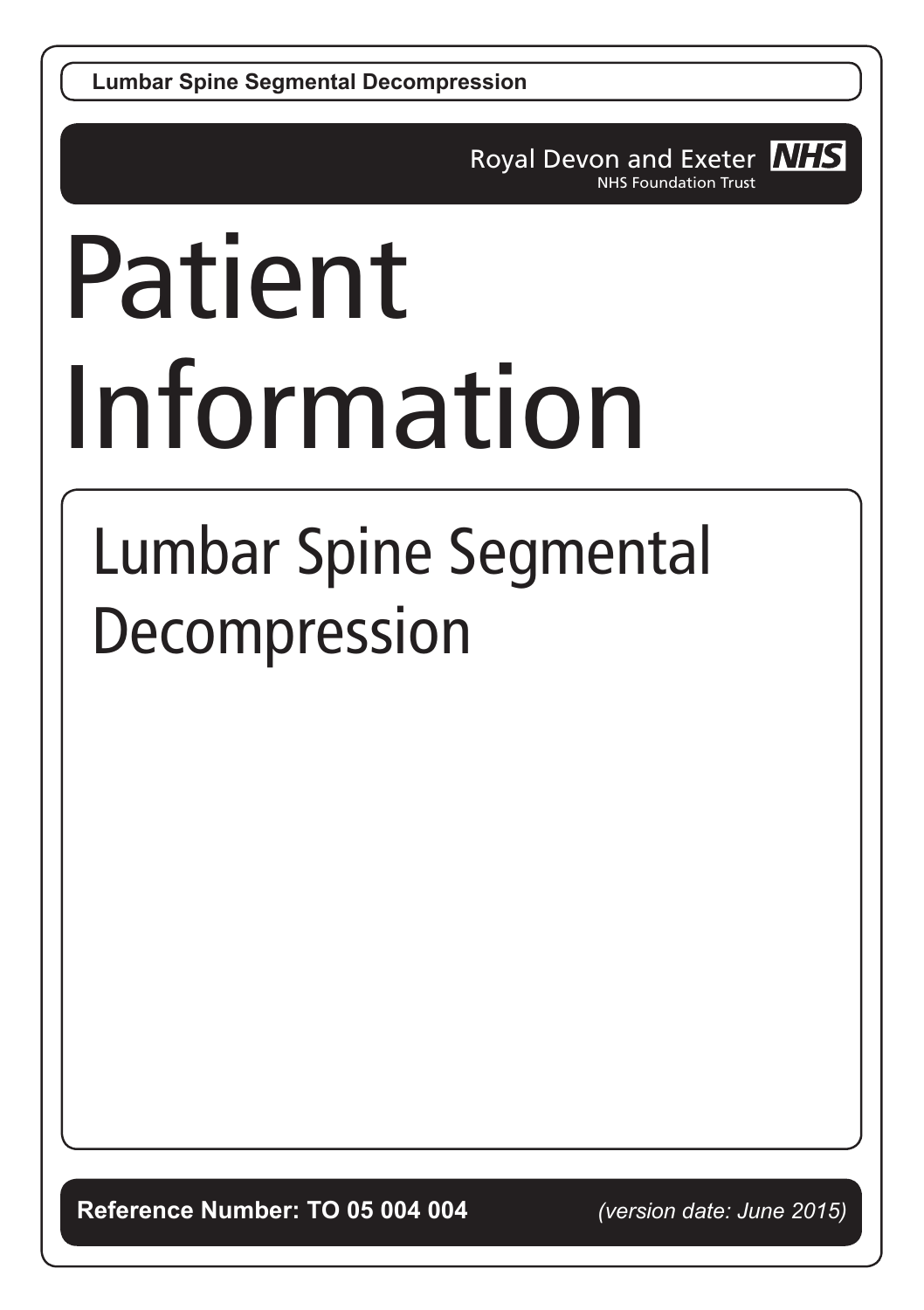# **Introduction**

You have been scheduled for an operation called a segmental decompression. This is a procedure that is performed in the low back with the aim of improving the space for the nerves (nerve roots) within the lumbar spine. The aim of the surgery is to improve leg pain caused by a reduction in the space for the nerves at the bottom part of the back - a condition known as spinal stenosis.

# **Reason for surgery**

Usually, patients undergoing this operation have severe leg pain affecting one or both legs and it will be significantly interfering with your ability to walk. This is not an operation for the relief of back pain although some patients do find that their back pain is improved after this operation. The operation is usually reserved for patients who have severe symptoms that are markedly reducing their walking ability to perhaps less than 200 yards. On occasions, patients may have weakness in the leg muscles and this would be another reason for consideration of surgery. However, please remember many patients have some reduction in their walking tolerance because of leg pain and do not require an operation.

### **What happens**

The nerves in the base of the spine sit in a tube called the spinal canal (see arrow in figure 1).



**Figure 1**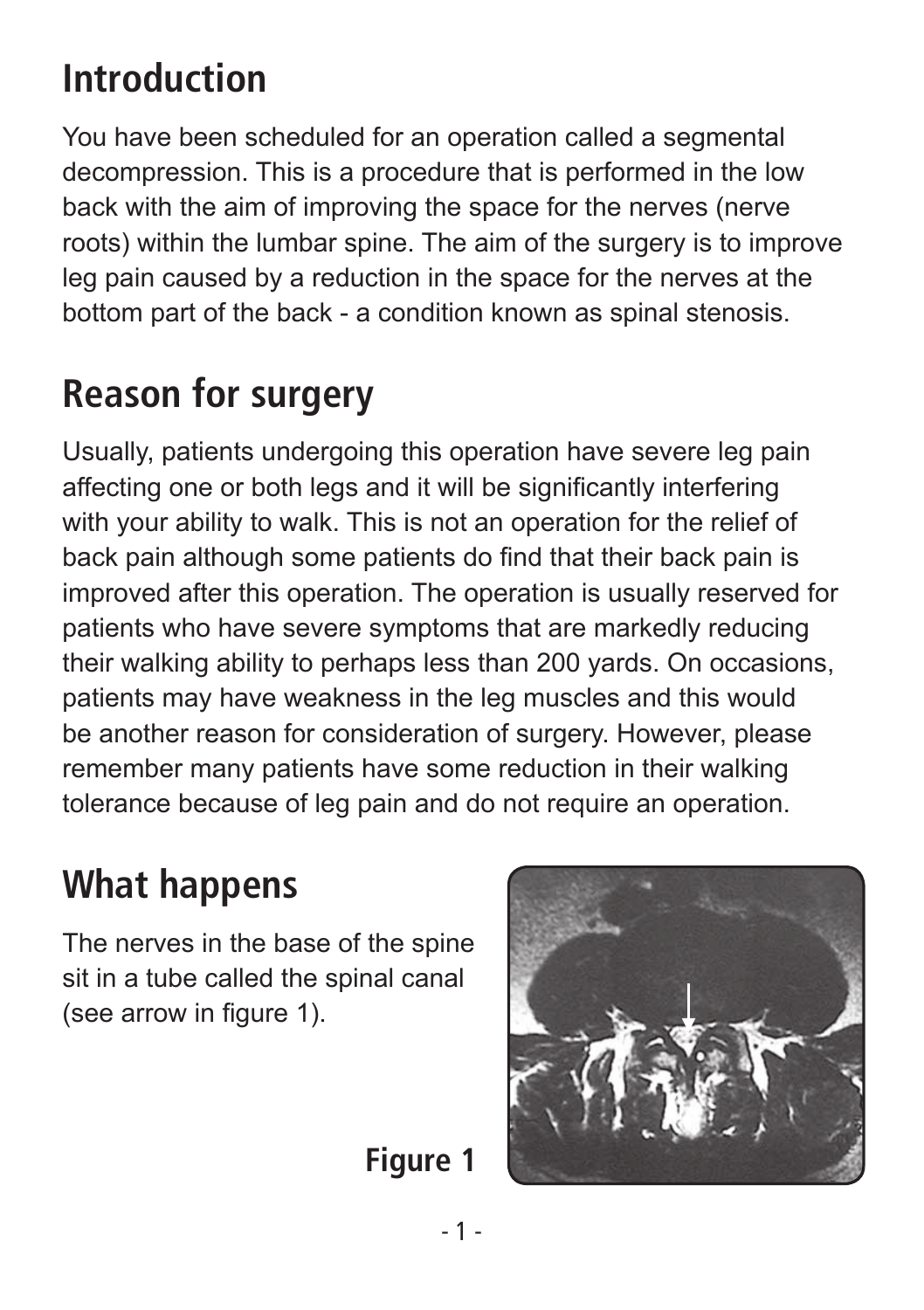

In spinal stenosis, this space becomes narrowed and as a result, there is less space for the nerves (see arrow in figure 2).

#### **Figure 2**

The operation enlarges the space for the nerves. The condition often affects more than one segmental level (joint) of the spine. The surgery may therefore be done at several levels of the spine.

# **Segmental decompression with fusion**

On occasions, some patients need to have a spinal fusion procedure performed at the time of their segmental decompression. This is at the discretion of the surgeon if he feels that improving the space for the nerves could lessen the structural stability of the low back. He may therefore choose to combine your operation with a fusion so as to ensure the strength of your back is not adversely affected. For further information re fusion please see fusion pamphlet.

# **Rewards of surgery**

Unfortunately, no operation is guaranteed to relieve you of your symptoms. It is however broadly accepted that approximately 70% of patients who undergo this operation have significant improvement in their leg pain and improvement in walking ability. Pain is the main symptom that one can predictably improve.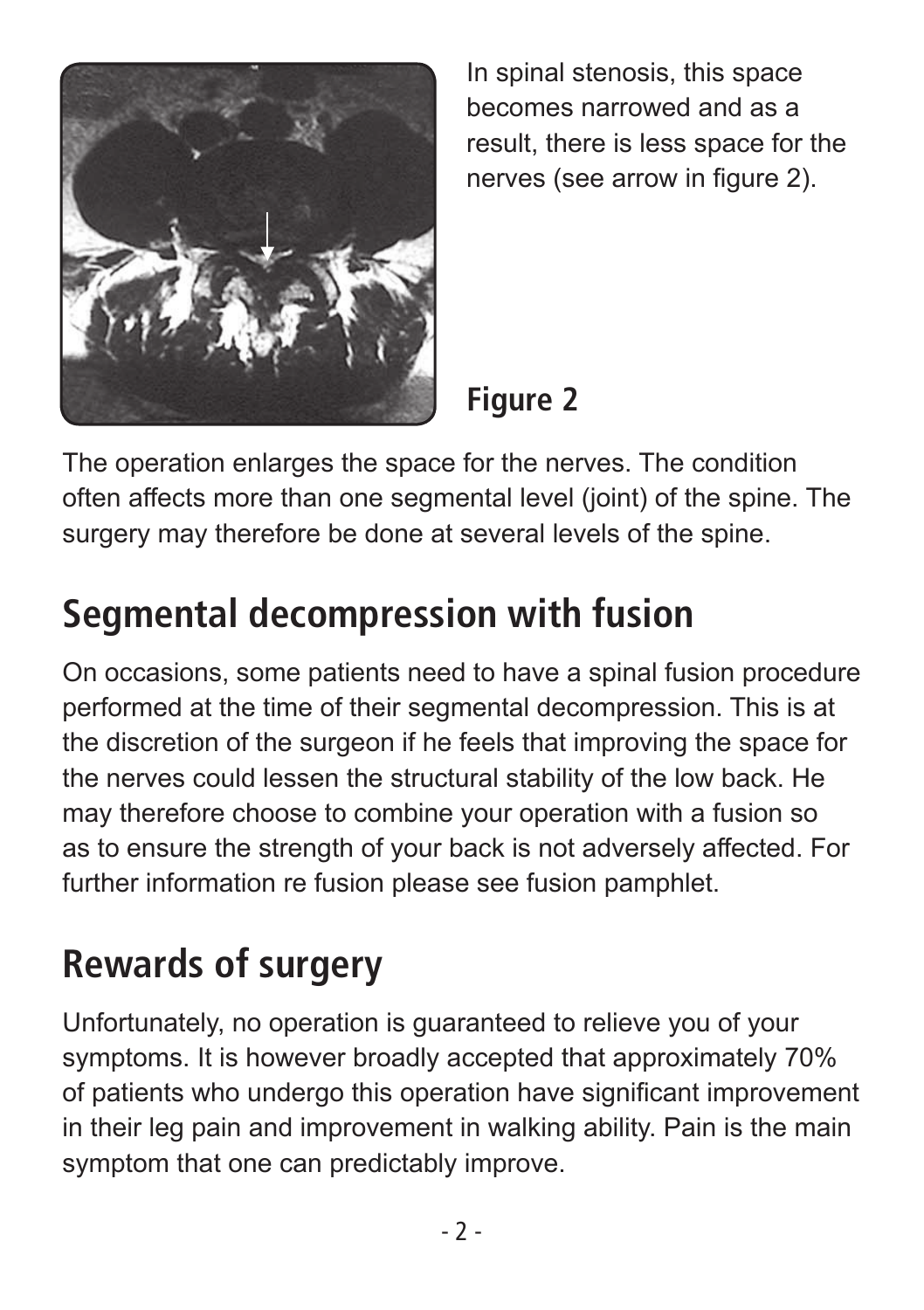If you suffer from tingling in the legs, this may be improved. Symptoms such as numbness, weakness and heaviness are far less predictable and may or may not improve as a result of this operation.

# **Risks of surgery**

All operations come with some small degree of risk. Risks of the segmental decompression operation include:

#### **The risks of a general anaesthetic**

General anaesthetics have some risks, which may be increased if you have chronic medical conditions, but in general they are as follows:

- **Common temporary side-effects** (risk of 1 in 10 to 1 in 100) include bruising or pain in the area of injections, blurred vision and sickness. These can usually be treated and pass off quickly.
- **Infrequent complications** (risk of 1 in 100 to 1 in 10,000) include temporary breathing difficulties, muscle pains, headaches, damage to teeth, lip or tongue, sore throat and temporary problems with speaking.
- **Extremely rare and serious complications** (risk of less than 1 in 10,000). These include severe allergic reactions and death, brain damage, kidney and liver failure, lung damage, permanent nerve or blood vessel damage, eye injury, and damage to the voice box. These are very rare and may depend on whether you have other serious medical conditions.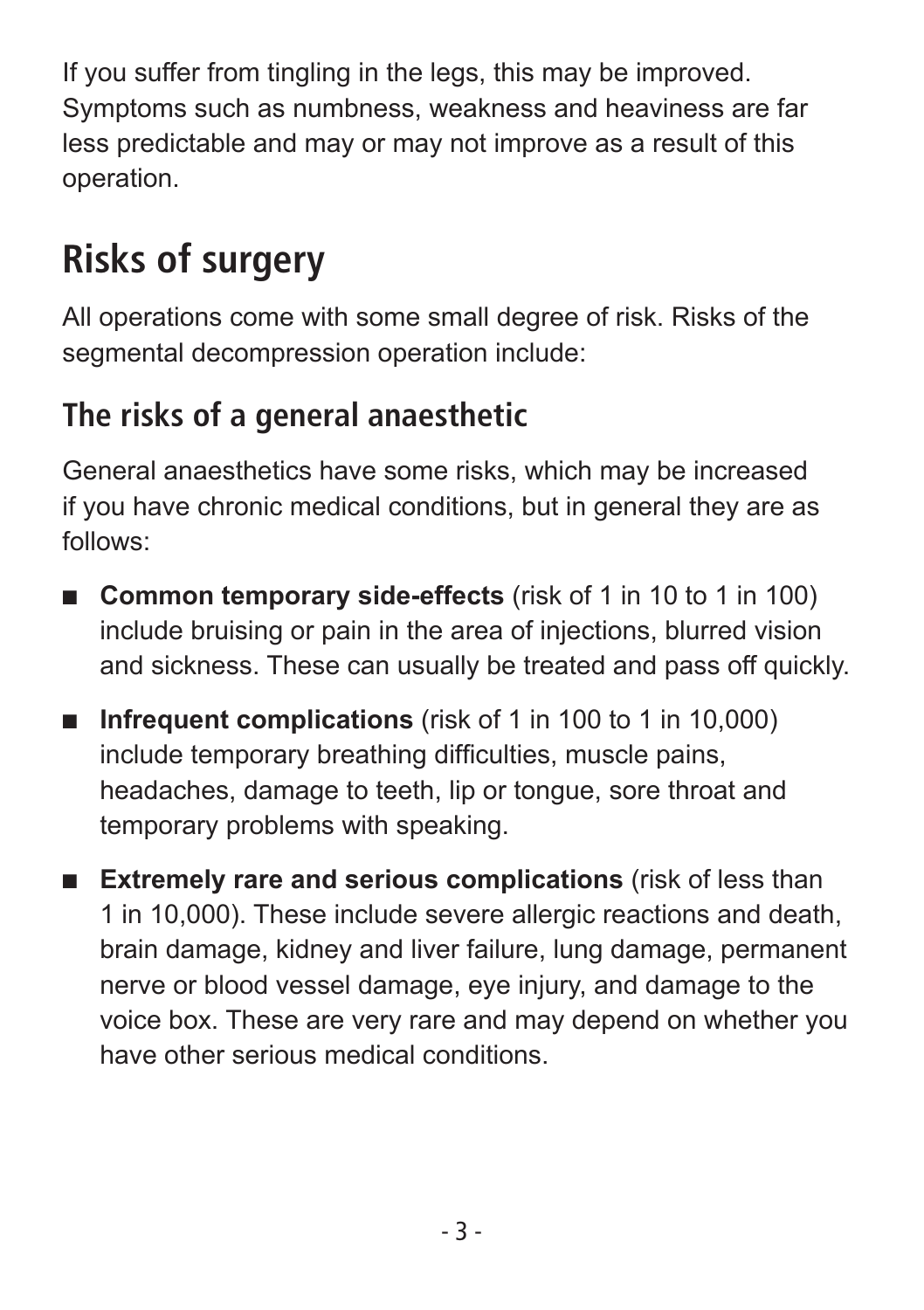#### **Wound infection**

Superficial wound infection can usually be successfully treated with anti-biotics. Deep wound infection is rare. Usually, this will be treated with anti-biotics. If this treatment fails, further surgery may be required to clean away any infected material.

#### **Blood clots**

Deep vein thrombosis is a possible problem, but is uncommon. If you are at particular risk then special precautions will be taken to reduce the risk. Moving your legs and feet as soon as you can after the operation and walking about early, all help to stop thrombosis occurring. A blood clot in the leg, which in very rare circumstances could pass to the chest is life threatening.

#### **Nerve injury**

During surgery, the nerve has to be moved to one side and this sometimes can result in the patients reporting more tingling in the leg, more numbness in the leg or in rare circumstances, weakness in the leg. These are usually temporary problems that should resolve. Patients are often extremely concerned that they could end up paralysed after surgery on the spine. This is an extremely rare event but cannot be 100% guaranteed against. This includes the potential to permanently and irreversibly damage the nerves that control the strength and sensation in the legs and also that control your bladder, bowel and sexual function.

#### **Nerve coating**

There is a small risk of injury to the protective coating around the nerves, which may require repairing at the time of injury, and does not usually result in any long-term problems although it may delay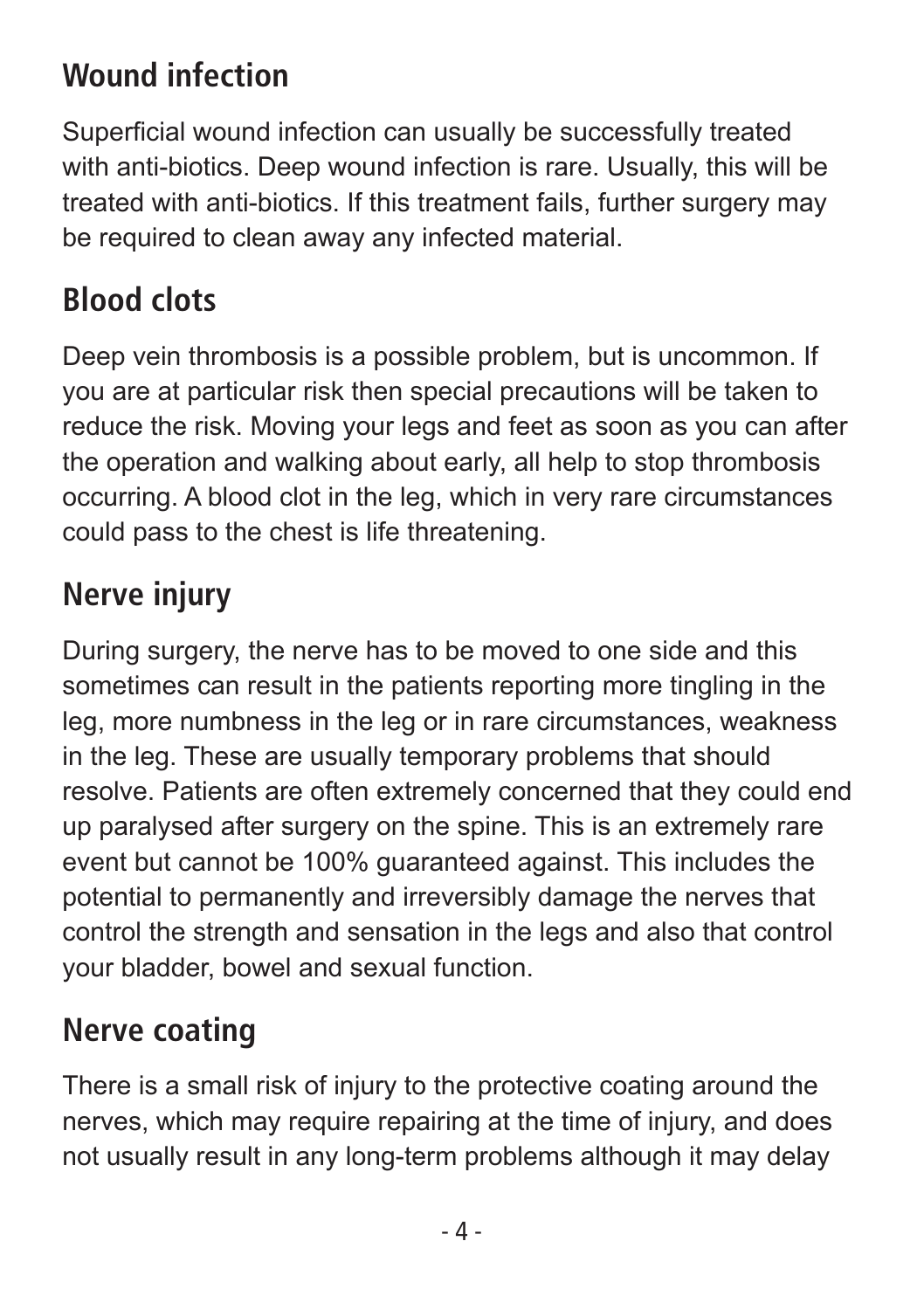your initial recovery. Persistent leakage of the fluid (CSF) around the nerves can occur. If this happens, it may require further surgery.

#### **Risks in the elderly**

Patients undergoing this operation are usually elderly and in particular if they have other medical problems, the risks of an operation may be slightly higher.

#### **Other risks**

- Failure of symptoms to resolve despite technically successful surgery.
- A small risk of worsening of symptoms.

# **Recurrent stenosis**

As the underlying cause of the spinal canal narrowing is a wear and tear process, there is potential for recurrence of the same problem at the operated level or at the other levels of the spine. Usually this will not occur for many years after surgery.

# **Recovery**

You will usually be in hospital for 1 or 2 days. You will be up and walking approximately 24 hours after the operation although this will depend on how you feel at that time. Provided you were able to walk before the operation, then there should be no difficulties in your walking afterwards. Some patients with severe spinal stenosis have great difficultly walking before their surgery and thus their postoperative recovery period may be longer. If decompression surgery is performed at multiple levels of the spine, your hospital stay may be slightly longer.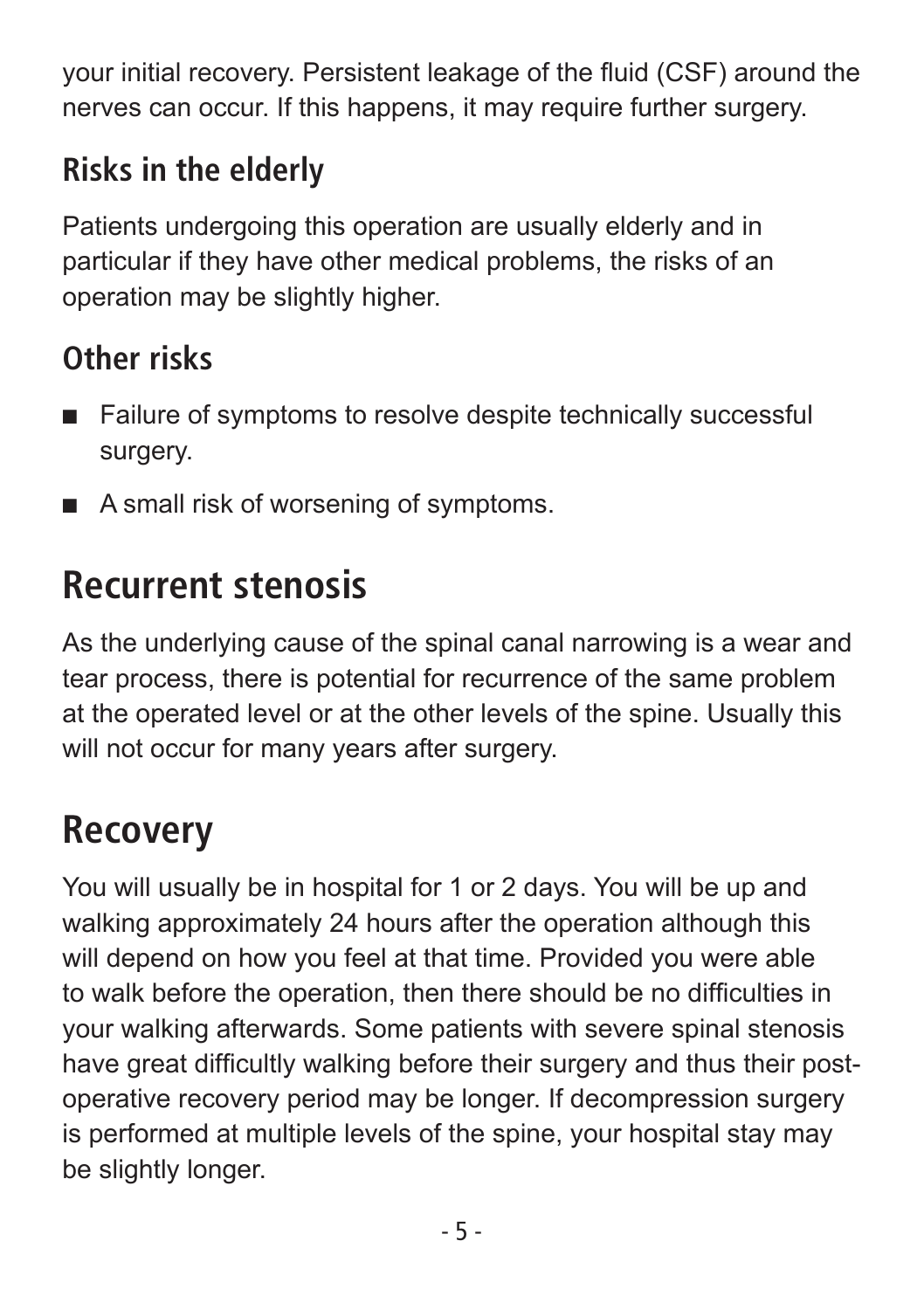We would normally anticipate you going home in a car but being driven by a family member or friend. We would recommend a shower rather than a bath for the first 4 weeks after surgery. After this time, we would expect a gradual return to normal activity. Your sex life can resume 4 weeks after surgery.

# **Return to driving**

A return to driving depends upon different factors including comfort, that you have come off painkillers that have a sedative effect, and that you have good control of the muscles in your legs.

## **Summary**

Patients undergoing segmental decompression usually have a diagnosis of spinal stenosis. This results in pains in the legs when walking – when other causes have been excluded. Many people have this condition and are unaware of it. Many people have this condition and have no symptoms. In some cases however, patients have severe leg pain on walking and are unable to function normally because of this.

If the MRI scan appearances of your lower back confirm severe spinal stenosis, you may be suitable for an operation to improve the space of the nerves with the aim of relieving your leg pain. With the vast majority of people this is a successful procedure. There are some small but significant risks that are possible. A joint decision must be taken between you and your surgeon to see whether an operation is indicated in your case.